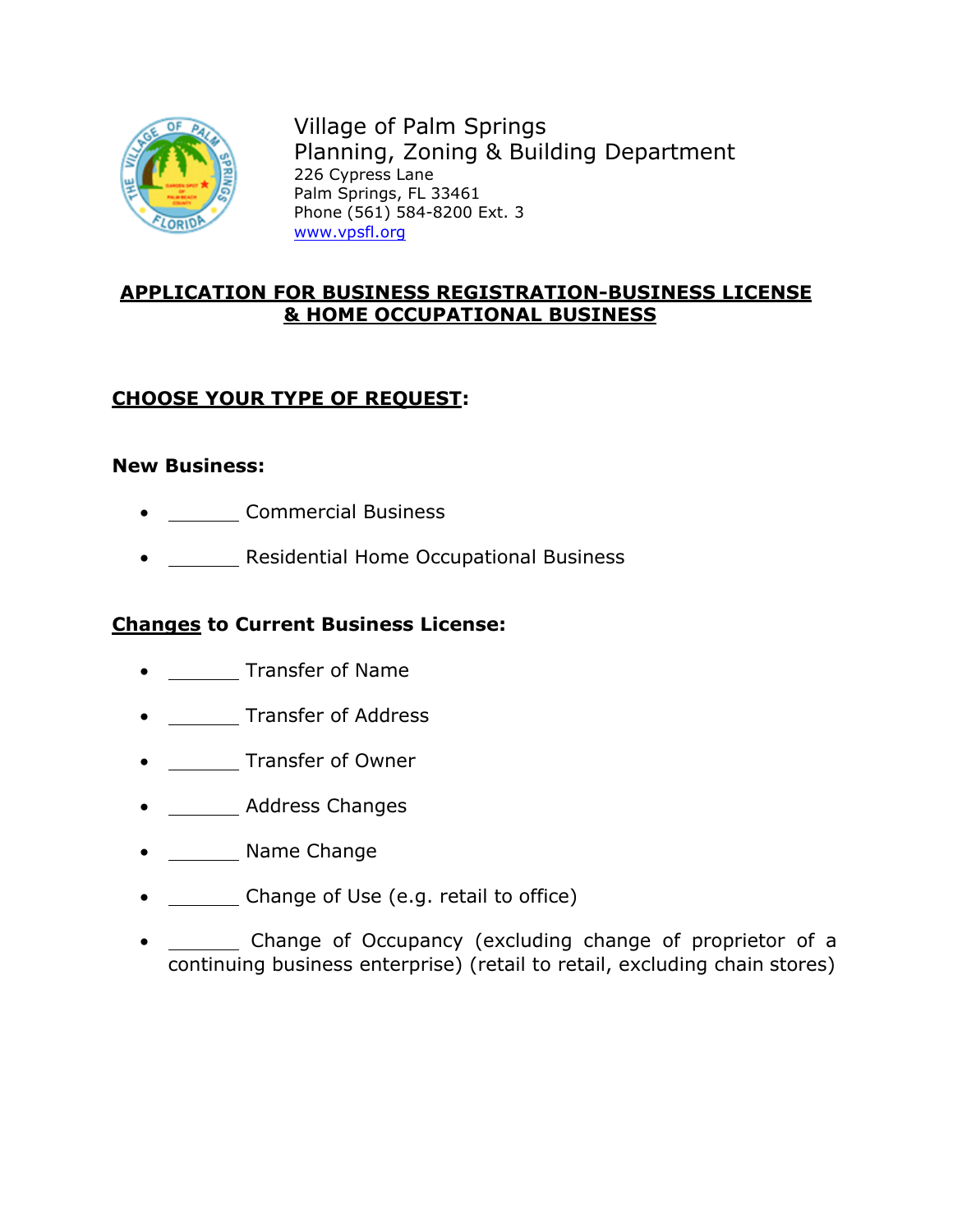

**Village of Palm Springs Planning, Zoning & Building Department** 226 Cypress Lane Palm Springs, FL 33461 Phone (561) 584-8200 Ext. 3 [www.vpsfl.org](http://www.vpsfl.org/)

| <b>BUSINESS</b>                                 |                                                                                                                     |                       |       |  |
|-------------------------------------------------|---------------------------------------------------------------------------------------------------------------------|-----------------------|-------|--|
| <b>Business</b>                                 |                                                                                                                     |                       |       |  |
|                                                 |                                                                                                                     |                       |       |  |
| <b>Business</b>                                 |                                                                                                                     | (City) (State)        | (Zip) |  |
| Mailing<br>Address____________                  |                                                                                                                     |                       |       |  |
| (Street)                                        | (City)                                                                                                              | (State)               | (Zip) |  |
| Name of Shopping                                |                                                                                                                     |                       |       |  |
|                                                 |                                                                                                                     |                       |       |  |
|                                                 |                                                                                                                     |                       |       |  |
| <b>OWNER OF PROPERTY</b>                        |                                                                                                                     |                       |       |  |
|                                                 |                                                                                                                     |                       |       |  |
|                                                 |                                                                                                                     |                       |       |  |
| Address_____________<br>(Street)                | (City)                                                                                                              | (State)               | (Zip) |  |
|                                                 |                                                                                                                     |                       |       |  |
| E-Mail                                          |                                                                                                                     |                       |       |  |
|                                                 |                                                                                                                     |                       |       |  |
|                                                 | ,我们也不会有什么。""我们的人,我们也不会有什么?""我们的人,我们也不会有什么?""我们的人,我们也不会有什么?""我们的人,我们也不会有什么?""我们的人                                    |                       |       |  |
| Signature of Applicant                          |                                                                                                                     | Printed Name          |       |  |
| STATE OF FLORIDA<br><b>COUNTY OF PALM BEACH</b> |                                                                                                                     |                       |       |  |
| identification.                                 | The foregoing instrument was acknowledged before me by means of $\vert \ \vert$ physical presence or $\vert$ online |                       | as    |  |
| Notary Public                                   |                                                                                                                     | My Commission Expires |       |  |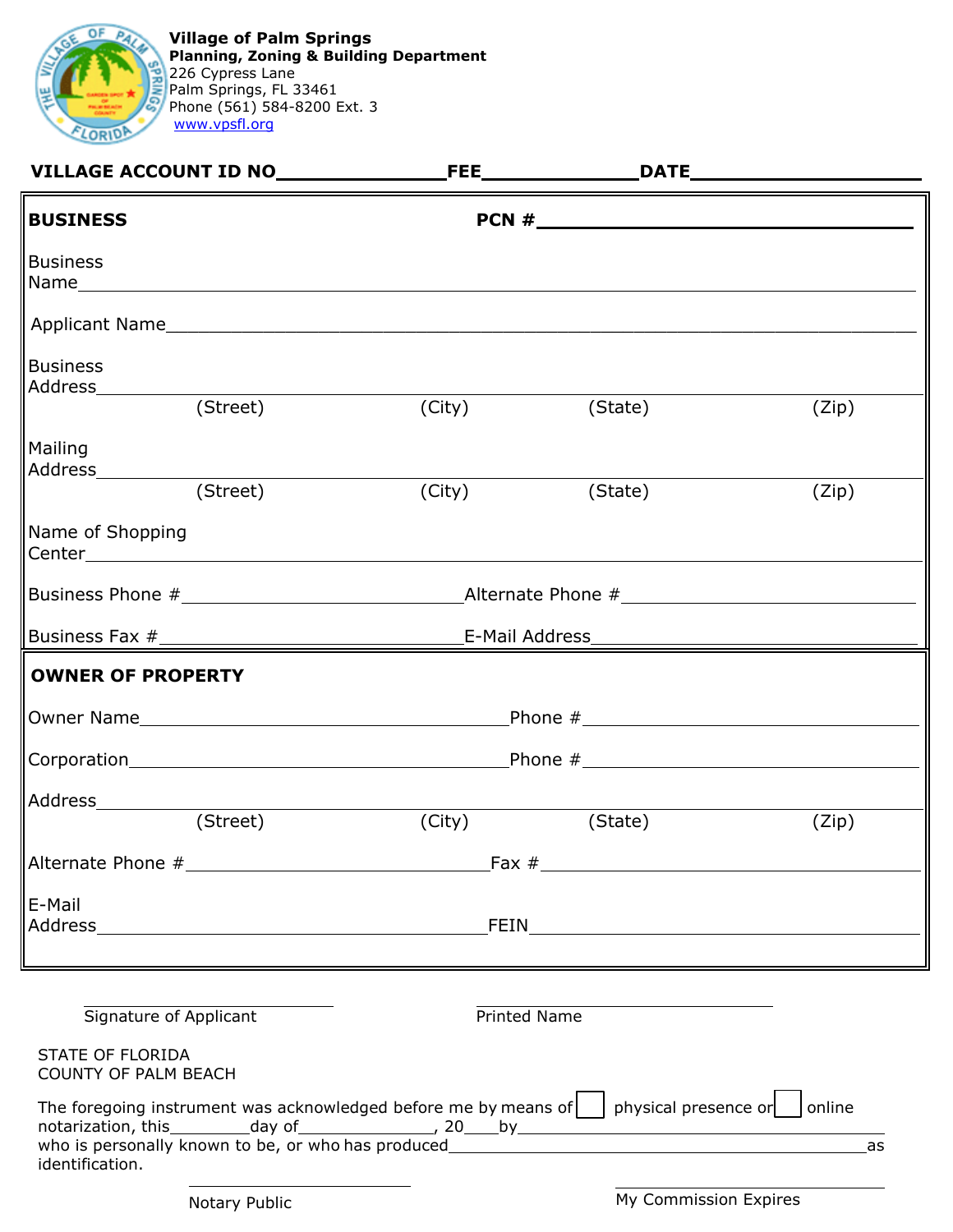| <b>DESCRIBE NATURE OF BUSINESS</b> (Proposed use list name/type of                                                                                                                                                                                                                                                                                                                                                                  |  |  |  |  |
|-------------------------------------------------------------------------------------------------------------------------------------------------------------------------------------------------------------------------------------------------------------------------------------------------------------------------------------------------------------------------------------------------------------------------------------|--|--|--|--|
| sales) and the sales of the sales of the sales of the sales of the sales of the sales of the sales of the sales                                                                                                                                                                                                                                                                                                                     |  |  |  |  |
| Has the business ever had a previous license suspended or revoked? $ $ Yes $ $ No (If yes, please provide the                                                                                                                                                                                                                                                                                                                       |  |  |  |  |
|                                                                                                                                                                                                                                                                                                                                                                                                                                     |  |  |  |  |
|                                                                                                                                                                                                                                                                                                                                                                                                                                     |  |  |  |  |
| Proposed Hours of Operation/Days Open<br><u> 1989 - Johann Stein, fransk politiker (d. 1989)</u>                                                                                                                                                                                                                                                                                                                                    |  |  |  |  |
| *Allowed Hours 7am-11pm; for other hours of operation file for a Variance (Hours of Operation) with the PZB<br>Department                                                                                                                                                                                                                                                                                                           |  |  |  |  |
|                                                                                                                                                                                                                                                                                                                                                                                                                                     |  |  |  |  |
| Will you be storing/handling Hazardous Materials?   Yes   No<br>Will business sell alcoholic beverages?<br>res                                                                                                                                                                                                                                                                                                                      |  |  |  |  |
| NΟ                                                                                                                                                                                                                                                                                                                                                                                                                                  |  |  |  |  |
| Does your business have shopping carts on premises? $\left  \right $ Yes $\left  \right $<br>No (If yes, please provide us a Loss Prevention                                                                                                                                                                                                                                                                                        |  |  |  |  |
| and Retrieval Plan)<br>Will used merchandise be sold on the property? $\begin{bmatrix} \n\end{bmatrix}$ $\begin{bmatrix} \n\end{bmatrix}$ $\begin{bmatrix} \n\end{bmatrix}$ $\begin{bmatrix} \n\end{bmatrix}$ $\begin{bmatrix} \n\end{bmatrix}$ $\begin{bmatrix} \n\end{bmatrix}$ $\begin{bmatrix} \n\end{bmatrix}$ $\begin{bmatrix} \n\end{bmatrix}$ $\begin{bmatrix} \n\end{bmatrix}$ $\begin{bmatrix} \n\end{bmatrix}$ $\begin{$ |  |  |  |  |
| Does the proposed business constitute a Change of Use or Occupancy Classification?   Yes  <br><b>No</b>                                                                                                                                                                                                                                                                                                                             |  |  |  |  |
| Is there an existing automatic fire sprinkler or fire alarm system? $\left  \right $ $\left  \right $ $\left  \right $ $\left  \right $ $\left  \right $ $\left  \right $ $\left  \right $ $\left  \right $ $\left  \right $ $\left  \right $ $\left  \right $ $\left  \right $ $\left  \right $ $\left  \right $ $\left  \right $ $\left  \right $ $\left  \right $                                                                |  |  |  |  |
| Will your business require remodeling/renovation of location? $\Box$ res $\vert$ No (If yes, see permit application<br>attached)                                                                                                                                                                                                                                                                                                    |  |  |  |  |
| Permit Number (if there was renovation, expansion, establishment of use or new construction)______________                                                                                                                                                                                                                                                                                                                          |  |  |  |  |
| Has a code compliance Notice of Violation been issued?<br>Yes<br>No                                                                                                                                                                                                                                                                                                                                                                 |  |  |  |  |
| To support the Use & Occupancy Certificate for your business, please fill in the appropriate<br>quantity as follows:                                                                                                                                                                                                                                                                                                                |  |  |  |  |
| Yes<br>INO                                                                                                                                                                                                                                                                                                                                                                                                                          |  |  |  |  |
| Are you sharing spaces with another business?<br>Yes  <br>Nol                                                                                                                                                                                                                                                                                                                                                                       |  |  |  |  |
| Outdoor Sales/Storage Area                                                                                                                                                                                                                                                                                                                                                                                                          |  |  |  |  |
| Number of Dwelling Units_______________                                                                                                                                                                                                                                                                                                                                                                                             |  |  |  |  |
| Seating Capacity____________________________                                                                                                                                                                                                                                                                                                                                                                                        |  |  |  |  |
| Number of Business & Accommodation Rooms                                                                                                                                                                                                                                                                                                                                                                                            |  |  |  |  |
|                                                                                                                                                                                                                                                                                                                                                                                                                                     |  |  |  |  |
|                                                                                                                                                                                                                                                                                                                                                                                                                                     |  |  |  |  |
| Number of business vehicles (to be parked at the location) and Type of vehicles:                                                                                                                                                                                                                                                                                                                                                    |  |  |  |  |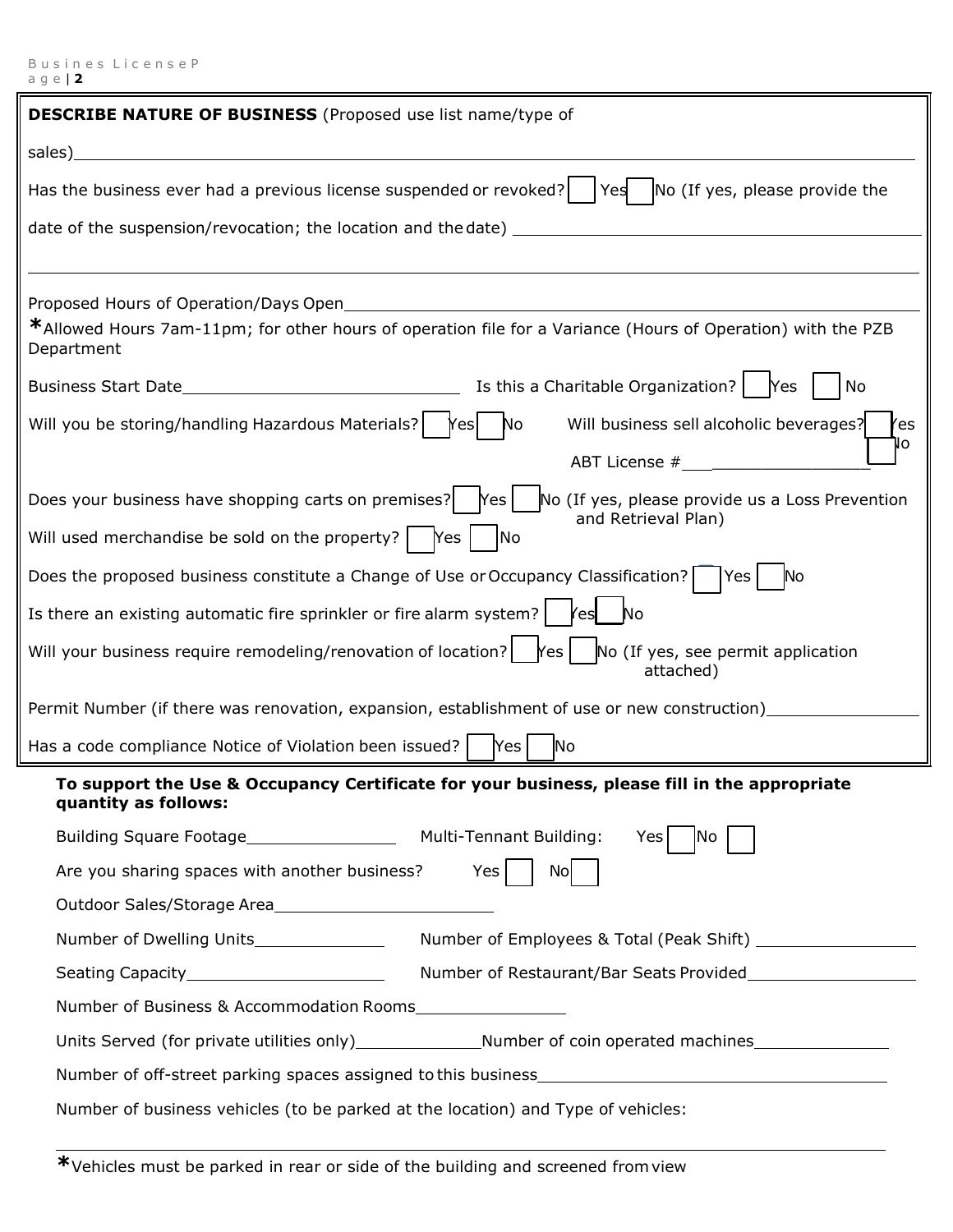#### **To obtain a License you will need to provide a copy of all of the following documents (applicable to the business)**

#### **CHECK MARK ALL ITEMS SUBMITTED OR N/A:**

1. Palm Beach County Business Tax Receipt Application

2. State Certification or Registration or Licenses

3. Certificate of Liability & Workman's Comp Insurance (contractor only)

4. Copy of Driver's License

5. \_\_\_\_\_Printout of Sunbiz on-line records or copies of business entity's filing documents

6. Printout of Sunbiz on-line records or copy of fictitious name registration (if using a fictitious name, sole proprietorship, DBA etc.)

7. \_\_\_\_\_Materials Safety Date Sheets (MSDS) for all hazardous materials to be used (if they will be stored at the business location)

8. \_\_\_\_\_\_Evidence of ownership or interest in property (deed, bill of sale, current lease, letter of sharing etc.)

9. \_\_\_\_\_Proof or Residence (utility bill, electrical bill, car registration etc.) (Home Occupation Only)

10. Florida alcoholic beverage license (if selling alcohol)

11. Survey or site plan depicting outside sales/storage area, parking for business vehicles or assigned parking spaces

12. Evidence for exemption (religious/fraternal/civic organization as entitled by law or less than \$1000 of capital in business; ex. business valued less than \$1000, rent less than \$1000; inventory/equipment valued less than \$1000 etc. all upon approval by Planner)

13. Life safety plan (architectural drawings shall include all relevant and required details, but not limited to, occupancy type, occupant load, fire rated walls, exit signs, emergency lighting, travel distances, common path of travel, etc.)

14. Palm Beach County Fire Rescue inspection (shall be done after VPS License approval)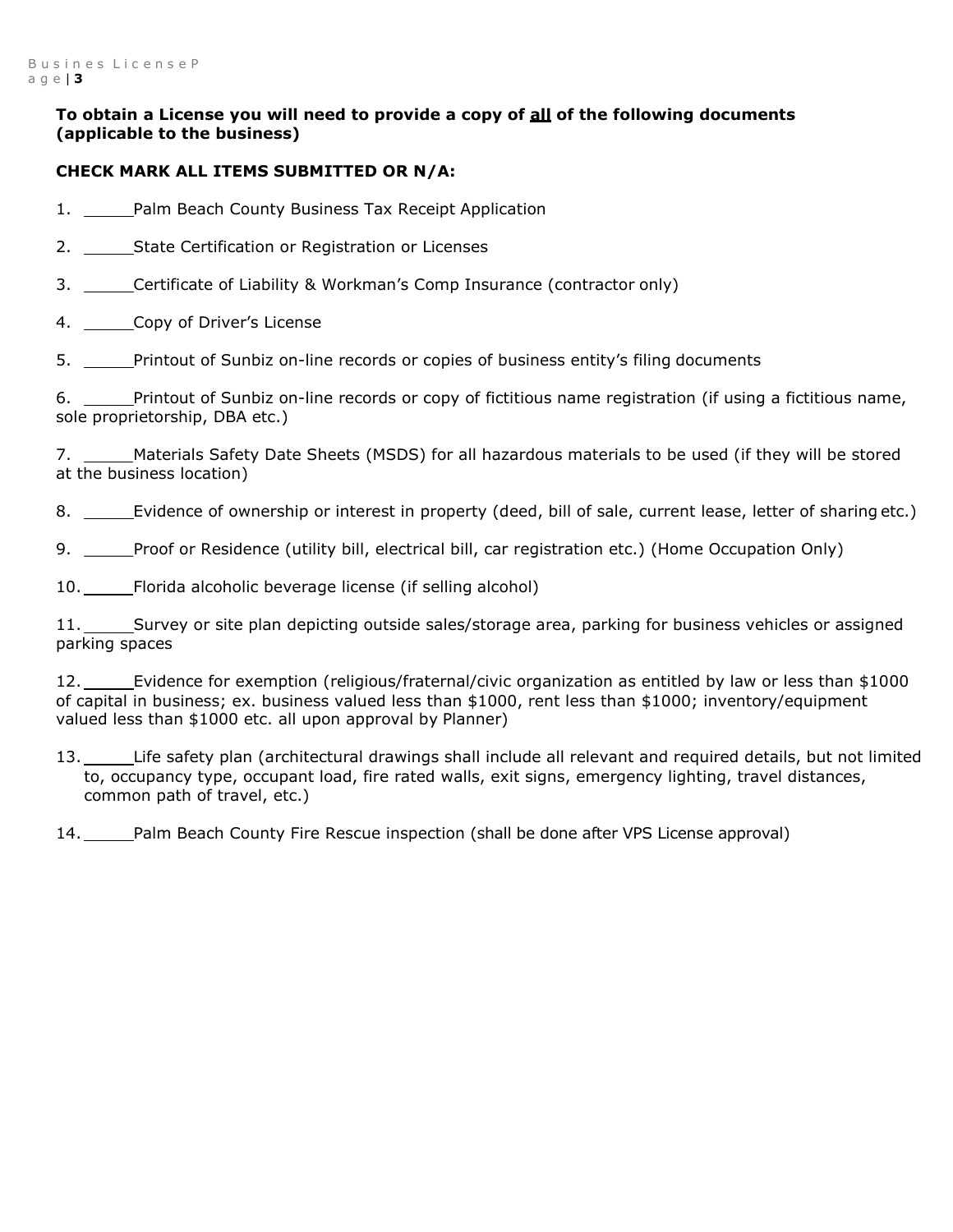# HOME OCCUPATION AFFIDAVIT FOR BUSINESS TAX RECEIPT

When applying for a home occupation business tax receipt please follow the rules pertaining to the Village of Palm Springs ordinances:

- 1. A home business tax receipt is for an OFFICE USE ONLY
- 2. NO commercial vehicles to be stored on the property at any time
- 3. NO manufacturing of goods at the location at any time
- 4.NO employees or customers at the location at any time
- 5.NO signs advertising the business shall be posted on the property
- 6.NO storage of inventory at the location at any time

Signature of Applicant Date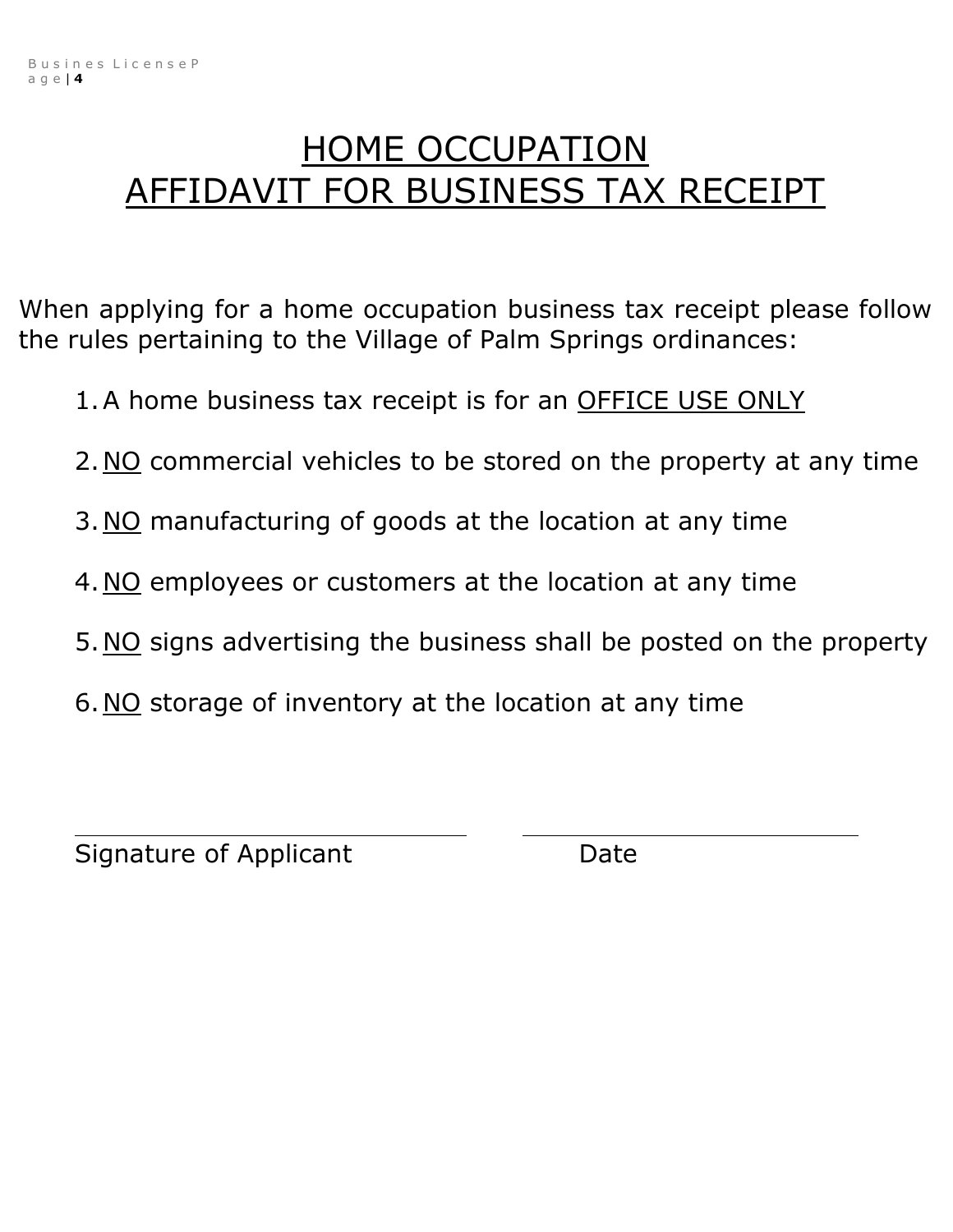## **TO BE COMPLETED BY ZONING REVIEWER ONLY**

| Permitted use or Council special exception approval_____________________________ |                                                                                  |  |  |  |
|----------------------------------------------------------------------------------|----------------------------------------------------------------------------------|--|--|--|
|                                                                                  |                                                                                  |  |  |  |
|                                                                                  | Supplemental regulations or Conditions of approval______________________________ |  |  |  |
|                                                                                  | ,我们也不会有什么。""我们的人,我们也不会有什么?""我们的人,我们也不会有什么?""我们的人,我们也不会有什么?""我们的人,我们也不会有什么?""我们的人 |  |  |  |
| Adequate Parking? _____________________________                                  |                                                                                  |  |  |  |
|                                                                                  |                                                                                  |  |  |  |
|                                                                                  |                                                                                  |  |  |  |
| Complies with Concurrency:     Yes     No                                        |                                                                                  |  |  |  |
|                                                                                  |                                                                                  |  |  |  |
| Approved for Certificate     Denied/Rejected for Certificate                     |                                                                                  |  |  |  |
|                                                                                  |                                                                                  |  |  |  |
|                                                                                  |                                                                                  |  |  |  |
|                                                                                  |                                                                                  |  |  |  |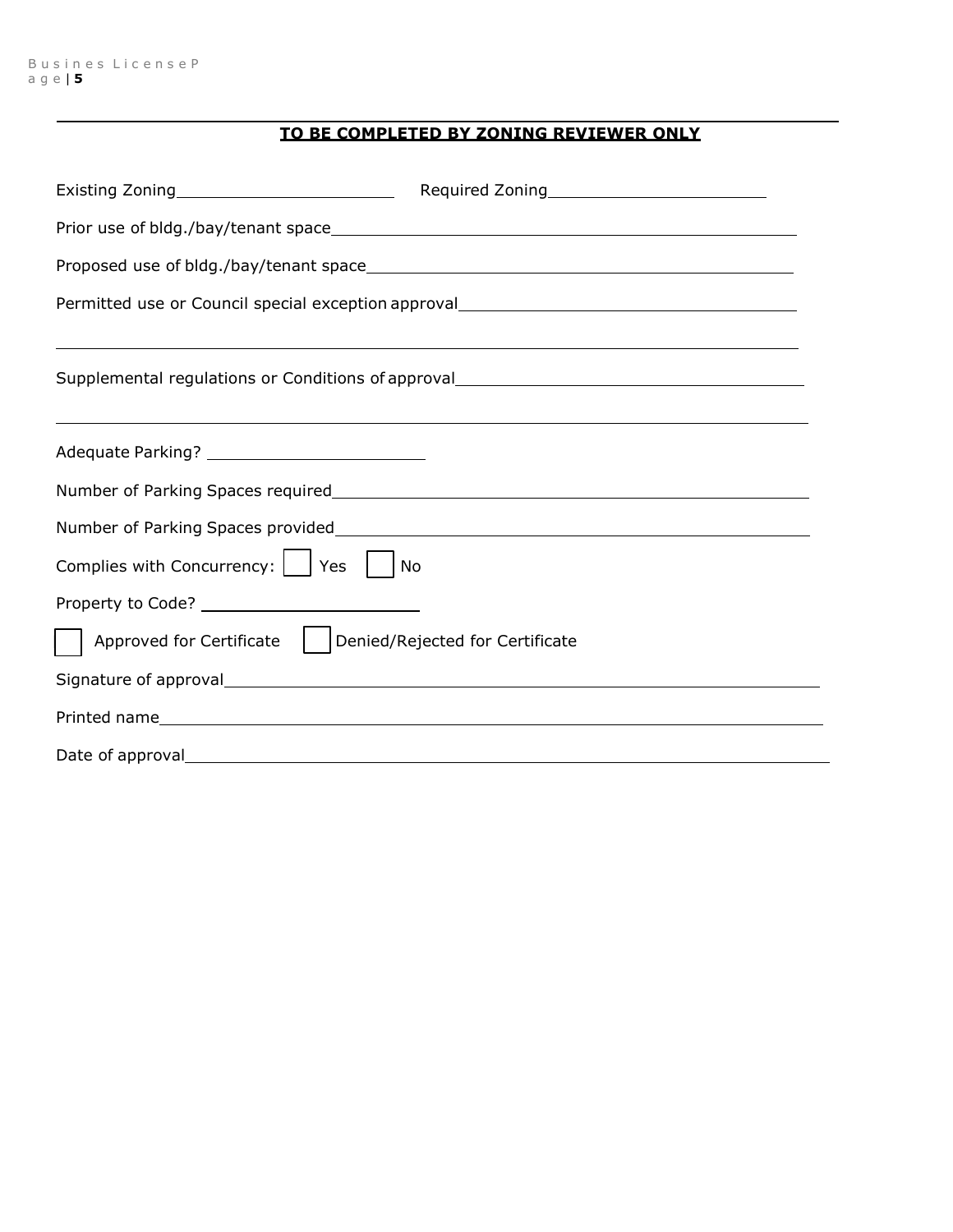#### **OBTAINING A USE & OCCUPANCY CERTIFICATE AND INSPECTION PROCESS**

**All Businesses must obtain a Certificate of Use prior to occupying or doing business within the space. Home Businesses do not require a Certificate of Use.** 

#### **Contact the Planning, Zoning & Building Department at 561-584-8200 Ext. 8462 to determine if the proposed use is permitted in the proposed location prior to filling out an application.**

A Certificate of Use is required if you meet ANY of the following criteria:

- a. You are a new business
- b. You are making an application for an existing business at a new location
- c. You are adding and/or changing the type of use of a legally established business
- d. The use has an active Certificate of Use and the application is a new owner of the use, i.e. Change of Owner
- e. The use has an active Certificate of Use and the applicant wishes to change the name of the business, i.e. Change of Business Name
- f. Before occupancy of any new building or commencement of any activity when Architecture, Site Plan or a Special Exception approval is required for either.
- g. Before any changes of occupancy of land or buildings other than a change in residents of a dwelling or proprietors of a continuing business enterprise.
- h. To signify compliance with the terms of a secondary dwelling unit.

#### **Section 70-124 – Use and occupancy certificates and inspection required**

- (a) It shall be unlawful for any person either directly or indirectly to engage in or to conduct any business, profession, or occupation in the village at a given location or premises without a use and occupancy inspection as required herein.
- (b) A use and occupancy inspection shall be required of persons or businesses:
	- (1) Upon the application for a new use and occupancy certificate; or
	- (2) Upon request of law enforcement, fire prevention, code enforcement or building official as necessary to maintain the public health, safety and welfare at a given location or premises; or
	- (3) Upon a new owner obtaining title to a property on which a business, profession or occupation is conducted;
	- (4) Every third year for all existing commercial and industrial properties;
	- (5) Every third year for single-family, multiple family, townhome or condominium unit(s) or other dwelling unit(s) being rented as residential dwelling units;
	- (6) Upon re-location of a business or transfer of a local business tax receipt to a new location; or
	- (7) As otherwise required by this Code

If the village is denied access to the premises to conduct the use and occupancy inspection then a use and occupancy certificate shall not be issued, shall not be renewed, and/or shall be revoked and the person/business shall be subject to the penalties set forth in this article, including, but not limited to the revocation of the Palm Springs business license.

#### **Inspection Information:**

All applications for a new business, change of location or use require inspections by the Zoning Division, Building Division, and the Fire Marshall prior to approval. These inspections will be coordinated by the Zoning Technician.

Inspections to determine if your space meets Florida Building Code, Life Safety Codes and Village zoning requirements for the use intended before the certificate of use is issued.

Inspections by all disciplines will be scheduled within 72 hours of application submittal. All inspections **are performed between 8:00 am and 4:30 pm on Wednesdays. There are no specific or assigned times for inspections**. However, a Village staff member will contact you to set up a time to meet at the location for the inspection on that specific day.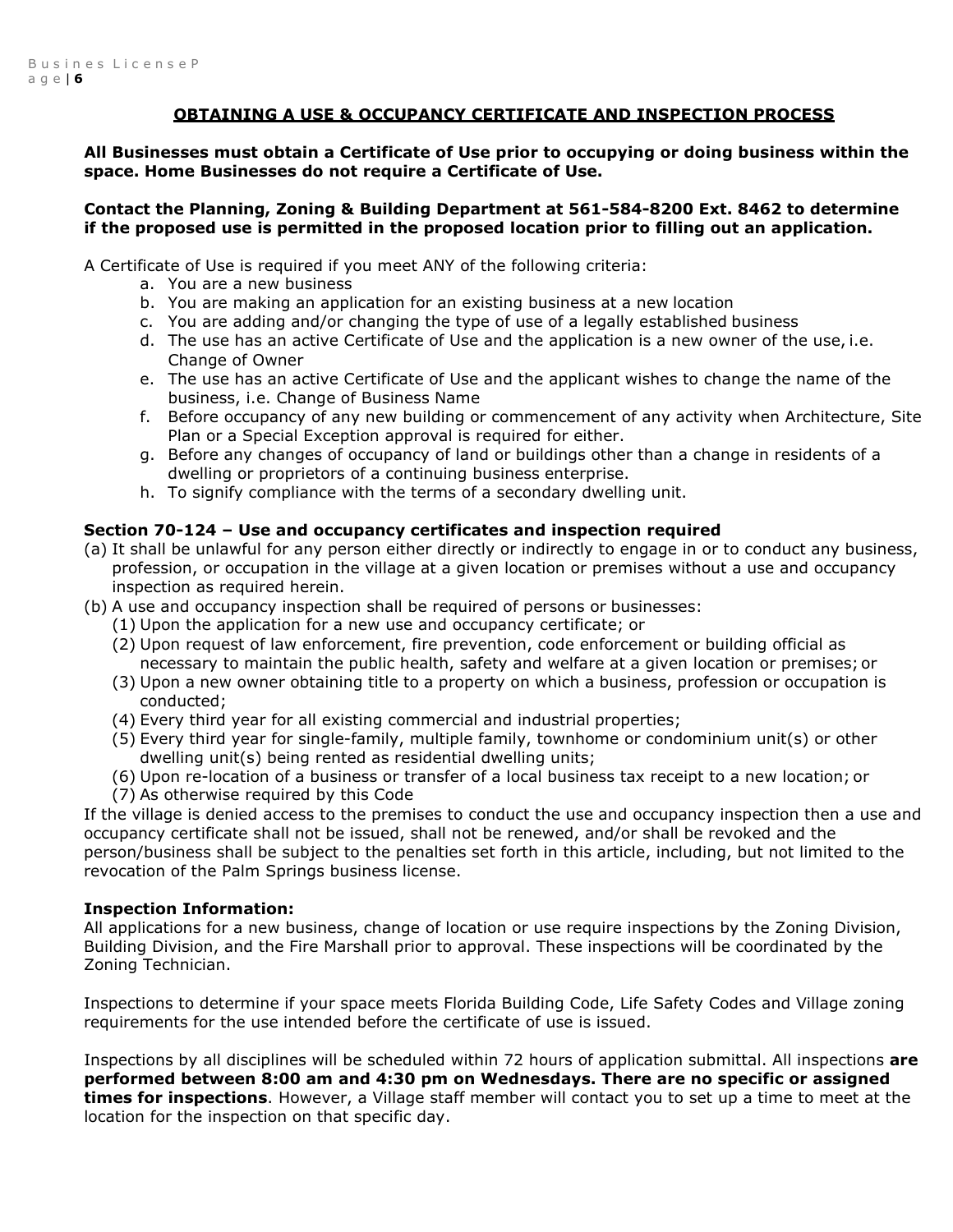#### **THIS APPLICATION MUST BE COMPLETED IN FULL AND RETURNED TO:**

The Village of Palm Springs Planning, Zoning & Building Department 226 Cypress Lane Palm Springs, Florida 33461 Ph. 561-584-8200 Ext. 3 [www.vpsfl.org](http://www.vpsfl.org/)



#### **ALL LICENSES EXPIRE ANNUALLY SEPTEMBER 30TH. PENALTY FOR NON-RENEWAL IS 10% FOR OCTOBER; ADDITONAL 5% PER MONTH – MAXIMUM 25%**

If the license is issued between April 1<sup>st</sup> and July 1st, the fee is prorated one-half (1/2) of the full **application fee for one year shall be paid, and between July 2nd and September 30th, the fee is prorated one-fourth (1/4) of the full application fee for one year shall be paid.**

> **NO REFUNDS will be issued for businesses closed during the full fiscal year or for licenses paid in error.**

#### **NOTE TO APPLICANT**

**This application must be completed in full and submitted with the required documentation and returned to our office. If you fail to accomplish the above, your application will not be accepted.**

**Prior to issuance, all business license applications are required to be reviewed and approved by the Village for compliance with zoning regulations (561-584-8200 Ext. 8462, Planner) and to assure the business is located in an appropriate location for the type of business proposed. If the business type is not as identified on this application, or if the business is not otherwise allowed in the zoning district of the proposed location, you will be required to relocate the business to an appropriately zoned location.** 

**Any structural or interior modifications may require prior approval from Planning, Zoning & Building** 

**Compliance Inspection Required** 

**The Palm Beach County fire Marshall will be provided a copy of your business license application. Please contact PBC Fire Rescue (561-233- 0050) to determine if your business needs to provide additional safety features.**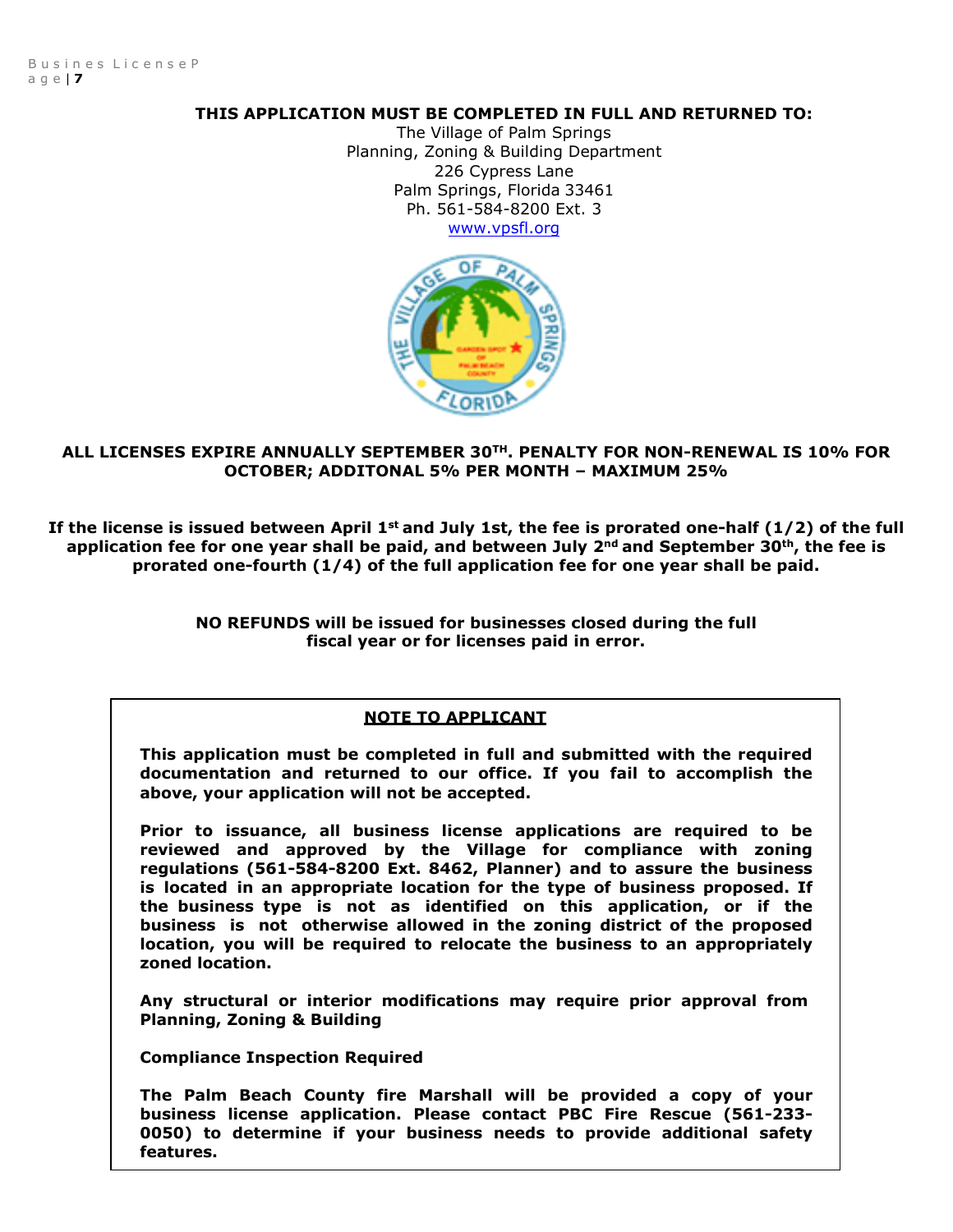# Life Safety Plan Requirements

- Must be an architectural drawn document
- Include all details
- Occupancy type
- Occupant load
- Fire rated walls
- Exit signs
- Emergency lighting
- Travel distances
- Common paths of travel
- MUST BE SIGNED AND SEALED
- 2 COPIES

#### THANK YOU

VILLAGE OF PALM SPRINGS PLANNING, ZONING & BUILDING DEPARTMENT 226 CYPRESS LANE PALM SPRINGS, FLORIDA 33461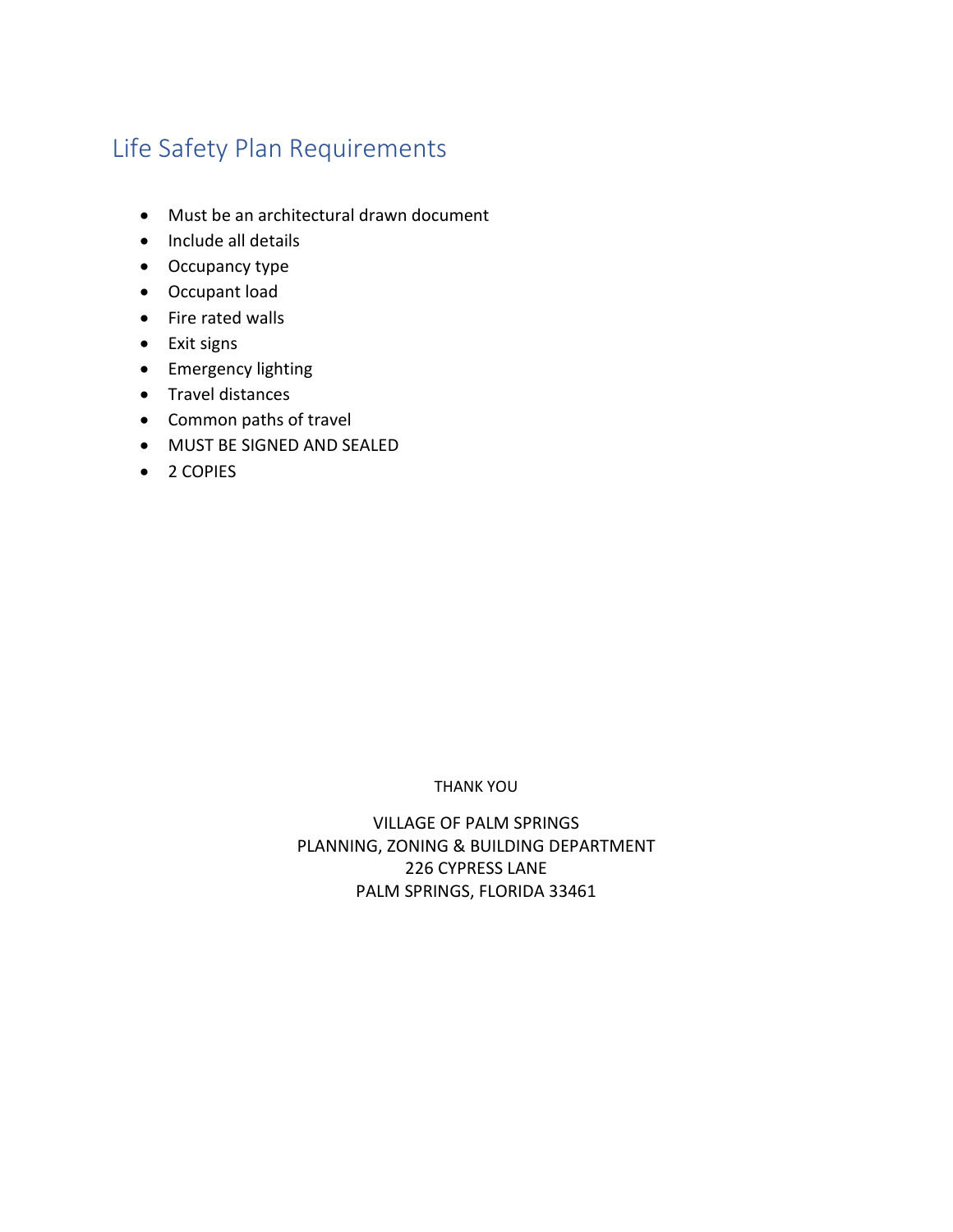

# **Business Tax Receipt "BTR" Inspection**



Prior to the issuance of an initial Business Tax Receipt your business shall receive a Life Safety Inspection by a Palm Beach County Fire Rescue Fire Safety Specialist. The purpose of this inspection is to ensure compliance with the requirements of the Florida Fire Prevention Code. Most importantly though, the inspection helps to protect your business, employees, customers, and property. In addition, your business is subject to Periodic Life Safety Inspections by a Fire Rescue Fire Safety Specialist; which inspects for all the same items as the BTR Inspection.

The inspection consists of an evaluation of all things "Life Safety" from fire systems to evacuation routes to electrical systems and more.

While not all inclusive, the following includes areas that are most often found in violation during these inspections.

- 1. All of the below listed equipment or devices must be in compliance with an approved Nationally Recognized Testing Laboratory, i.e. UL, FM...
- 2. Fire Extinguishers are required in every business. The size and location of the extinguisher depends upon the hazard present. In most cases the minimum size is a 2A:10BC. They need be accessible (not blocked or hidden) to all employees and customers and are required to be inspected annually by an independent extinguisher company. Personnel are also required to be trained on the proper use.
- 3. Exit Signs & Emergency Lighting are required to be operational 24/7. These devices provide for visible points of reference should the power be lost which is very common in south Florida due to the high occurrence of inclement weather. These devices are also required to be inspected and tested monthly. Documentation of these inspections and testing results may be requested by the Fire Marshal's office for proof of compliance. Every means of egress (exits) shall always be kept clear.
- 4. Storage of Hazardous Materials "HAZMAT" needs to be identified to the Fire Department ahead of time. By providing "SDS" safety data sheets (formally known as MSDS sheets) the location of these materials greatly aids in pre-planning incident response and increasing the safety of responding emergency personnel. This is a mandatory requirement.
- 5. Blocking access to fire alarm pull stations or blocking the view of fire alarm notification devices. These devices always need to be accessible and visible.
- 6. Fire sprinkler systems are required to protect property and available means of egress. At no time, should anything be hung from a sprinkler head or piping-this is strictly prohibited by the fire code.
- 7. Extension Cords per the Fire Code are only allowed for temporary use and no greater than 90 days. At no time, should appliances such as refrigerators or microwaves be plugged into an extension cord—these devices should be plugged directly into an outlet. At no time, should extension cords be run through a wall, ceiling or floor.

Excellence Today

For more information on Fire Safety click here CRRD

**IMPROVING TOMORROW**